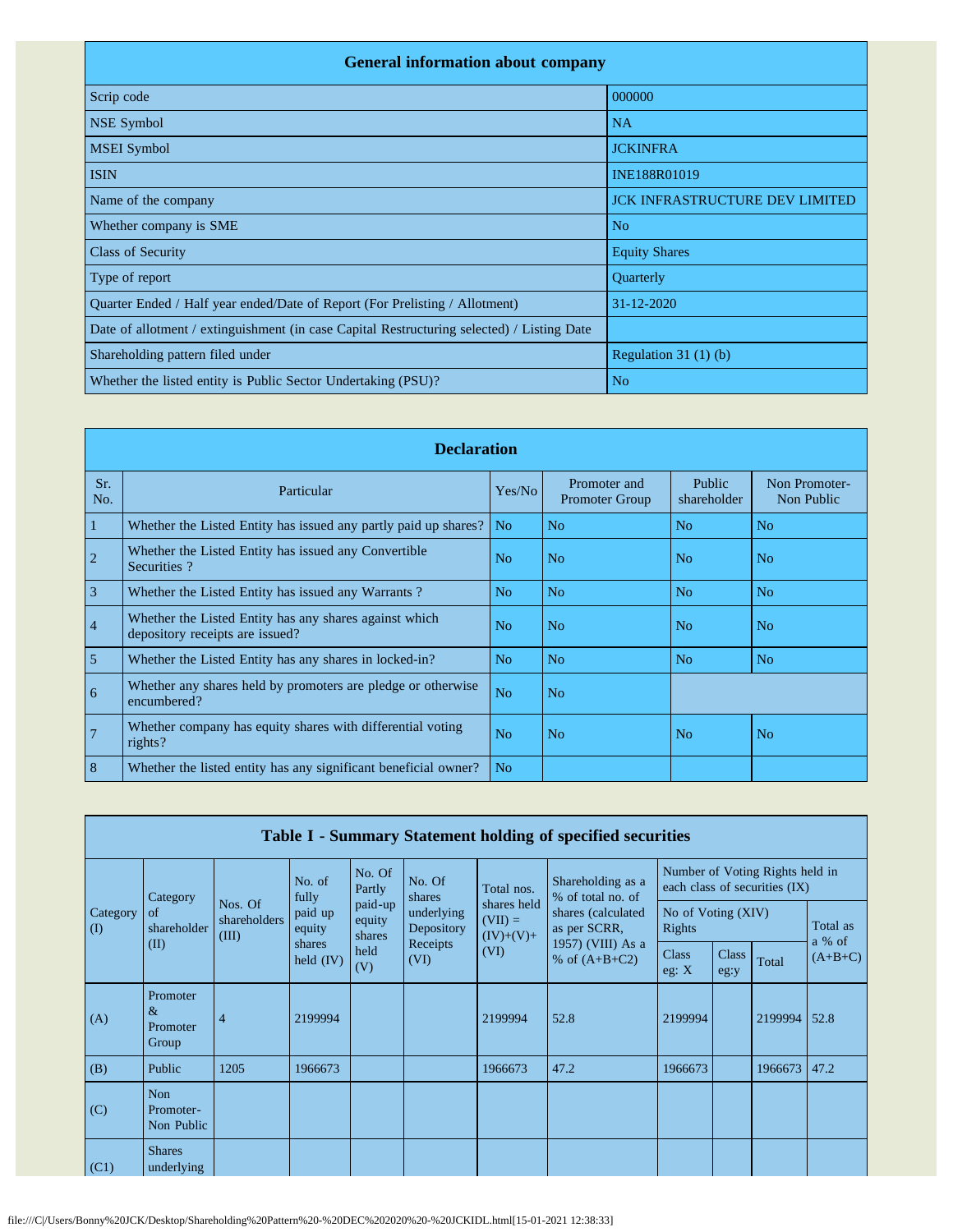|      | <b>DRs</b>                                            |      |         |  |         |     |         |             |  |
|------|-------------------------------------------------------|------|---------|--|---------|-----|---------|-------------|--|
| (C2) | <b>Shares</b><br>held by<br>Employee<br><b>Trusts</b> |      |         |  |         |     |         |             |  |
|      | Total                                                 | 1209 | 4166667 |  | 4166667 | 100 | 4166667 | 4166667 100 |  |

|          | Table I - Summary Statement holding of specified securities |                                                      |                                       |                                                           |                                                                                          |            |                                                         |                         |                                                         |                                       |  |
|----------|-------------------------------------------------------------|------------------------------------------------------|---------------------------------------|-----------------------------------------------------------|------------------------------------------------------------------------------------------|------------|---------------------------------------------------------|-------------------------|---------------------------------------------------------|---------------------------------------|--|
| Category | Category<br>of                                              | No. Of<br><b>Shares</b><br>Underlying<br>Outstanding | No. of<br><b>Shares</b><br>Underlying | No. Of Shares<br>Underlying<br>Outstanding<br>convertible | Shareholding, as a %<br>assuming full<br>conversion of<br>convertible securities (       |            | Number of<br>Locked in<br>shares $(XII)$                | <b>Shares</b><br>(XIII) | Number of<br>pledged or<br>otherwise<br>encumbered      | Number of<br>equity shares<br>held in |  |
| $\rm(D)$ | shareholder<br>(II)                                         | convertible<br>securities<br>(X)                     | Outstanding<br>Warrants<br>$(X_i)$    | securities and<br>No. Of<br>Warrants (Xi)<br>(a)          | as a percentage of<br>diluted share capital)<br>$(XI)=(VII)+(X) As a$<br>% of $(A+B+C2)$ | No.<br>(a) | As a<br>$%$ of<br>total<br><b>Shares</b><br>held<br>(b) | No.<br>(a)              | As a<br>$%$ of<br>total<br><b>Shares</b><br>held<br>(b) | dematerialized<br>form $(XIV)$        |  |
| (A)      | Promoter<br>$\&$<br>Promoter<br>Group                       |                                                      |                                       |                                                           | 52.8                                                                                     |            |                                                         |                         |                                                         | 2199994                               |  |
| (B)      | Public                                                      |                                                      |                                       |                                                           | 47.2                                                                                     |            |                                                         |                         |                                                         | 539230                                |  |
| (C)      | <b>Non</b><br>Promoter-<br>Non Public                       |                                                      |                                       |                                                           |                                                                                          |            |                                                         |                         |                                                         |                                       |  |
| (C1)     | <b>Shares</b><br>underlying<br><b>DRs</b>                   |                                                      |                                       |                                                           |                                                                                          |            |                                                         |                         |                                                         |                                       |  |
| (C2)     | Shares held<br>by<br>Employee<br><b>Trusts</b>              |                                                      |                                       |                                                           |                                                                                          |            |                                                         |                         |                                                         |                                       |  |
|          | Total                                                       |                                                      |                                       |                                                           | 100                                                                                      |            |                                                         |                         |                                                         | 2739224                               |  |

|                                                | Table II - Statement showing shareholding pattern of the Promoter and Promoter Group |                         |                            |                                                                             |                                                                                                                      |                           |                                                            |                |               |                                                                  |                                 |
|------------------------------------------------|--------------------------------------------------------------------------------------|-------------------------|----------------------------|-----------------------------------------------------------------------------|----------------------------------------------------------------------------------------------------------------------|---------------------------|------------------------------------------------------------|----------------|---------------|------------------------------------------------------------------|---------------------------------|
|                                                |                                                                                      |                         | No. of                     | No.<br>Of<br>No. Of<br>Partly<br>shares<br>paid-<br>underlying<br><b>up</b> |                                                                                                                      |                           | Shareholding<br>as a % of                                  |                |               | Number of Voting Rights held in<br>each class of securities (IX) |                                 |
| Sr.                                            | Category $\&$<br>Name of the                                                         | Nos. Of<br>shareholders | fully<br>paid up<br>equity |                                                                             | Total nos.<br>total no. of<br>No of Voting (XIV)<br>shares<br>shares<br>Rights<br>$\text{held (VII)}$<br>(calculated |                           |                                                            |                |               |                                                                  | Total<br>as a %                 |
|                                                | Shareholders (I)                                                                     | (III)                   | shares<br>held<br>(IV)     | equity<br>shares<br>held<br>(V)                                             | Depository<br>Receipts<br>(VI)                                                                                       | Ξ.<br>$(IV)+(V)+$<br>(VI) | as per<br>SCRR.<br>1957) (VIII)<br>As a % of<br>$(A+B+C2)$ | Class eg:<br>X | Class<br>eg:y | Total                                                            | of<br>Total<br>Voting<br>rights |
| $\mathbf{A}$                                   | Table II - Statement showing shareholding pattern of the Promoter and Promoter Group |                         |                            |                                                                             |                                                                                                                      |                           |                                                            |                |               |                                                                  |                                 |
| (1)                                            | Indian                                                                               |                         |                            |                                                                             |                                                                                                                      |                           |                                                            |                |               |                                                                  |                                 |
| (a)                                            | Individuals/Hindu<br>undivided Family                                                | $\overline{4}$          | 2199994                    |                                                                             |                                                                                                                      | 2199994                   | 52.8                                                       | 2199994        |               | 2199994                                                          | 52.8                            |
| Sub-Total $(A)(1)$                             |                                                                                      | 4                       | 2199994                    |                                                                             |                                                                                                                      | 2199994                   | 52.8                                                       | 2199994        |               | 2199994                                                          | 52.8                            |
| (2)                                            | Foreign                                                                              |                         |                            |                                                                             |                                                                                                                      |                           |                                                            |                |               |                                                                  |                                 |
| Total Shareholding of<br>Promoter and Promoter |                                                                                      | 4                       | 2199994                    |                                                                             |                                                                                                                      | 2199994                   | 52.8                                                       | 2199994        |               | 2199994                                                          | 52.8                            |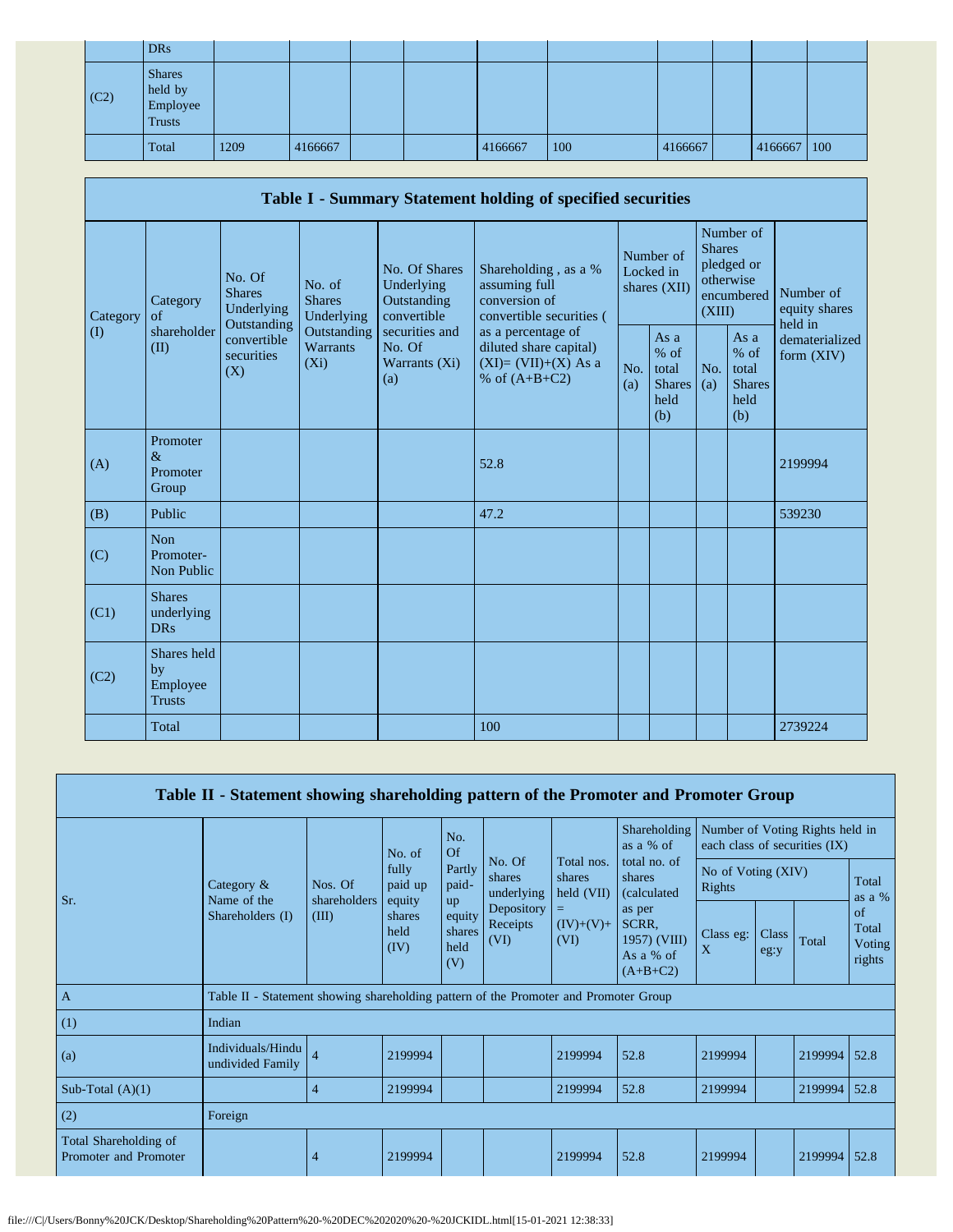| Group $(A)=(A)(1)+(A)(2)$                                         |                                                                                                                     |                                                                              |         |  |  |         |       |         |  |         |       |
|-------------------------------------------------------------------|---------------------------------------------------------------------------------------------------------------------|------------------------------------------------------------------------------|---------|--|--|---------|-------|---------|--|---------|-------|
| $\, {\bf B}$                                                      |                                                                                                                     | Table III - Statement showing shareholding pattern of the Public shareholder |         |  |  |         |       |         |  |         |       |
| (1)                                                               | Institutions                                                                                                        |                                                                              |         |  |  |         |       |         |  |         |       |
| (f)                                                               | Financial<br>Institutions/<br><b>Banks</b>                                                                          |                                                                              | 63000   |  |  | 63000   | 1.51  | 63000   |  | 63000   | 1.51  |
| Sub-Total $(B)(1)$                                                |                                                                                                                     | 1                                                                            | 63000   |  |  | 63000   | 1.51  | 63000   |  | 63000   | 1.51  |
| (3)                                                               | Non-institutions                                                                                                    |                                                                              |         |  |  |         |       |         |  |         |       |
| (a(i))                                                            | Individuals -<br>i.Individual<br>shareholders<br>holding nominal<br>share capital up<br>to Rs. 2 lakhs.             | 1189                                                                         | 803274  |  |  | 803274  | 19.28 | 803274  |  | 803274  | 19.28 |
| (a(ii))                                                           | Individuals - ii.<br>Individual<br>shareholders<br>holding nominal<br>share capital in<br>excess of Rs. 2<br>lakhs. | 13                                                                           | 1094732 |  |  | 1094732 | 26.27 | 1094732 |  | 1094732 | 26.27 |
| (e)                                                               | Any Other<br>(specify)                                                                                              | $\overline{2}$                                                               | 5667    |  |  | 5667    | 0.14  | 5667    |  | 5667    | 0.14  |
| Sub-Total $(B)(3)$                                                |                                                                                                                     | 1204                                                                         | 1903673 |  |  | 1903673 | 45.69 | 1903673 |  | 1903673 | 45.69 |
| <b>Total Public</b><br>Shareholding<br>$(B)=(B)(1)+(B)(2)+(B)(3)$ |                                                                                                                     | 1205                                                                         | 1966673 |  |  | 1966673 | 47.2  | 1966673 |  | 1966673 | 47.2  |
| $\overline{C}$                                                    | Table IV - Statement showing shareholding pattern of the Non Promoter- Non Public shareholder                       |                                                                              |         |  |  |         |       |         |  |         |       |
| Total $(A+B+C2)$                                                  |                                                                                                                     | 1209                                                                         | 4166667 |  |  | 4166667 | 100   | 4166667 |  | 4166667 | 100   |
| Total $(A+B+C)$                                                   |                                                                                                                     | 1209                                                                         | 4166667 |  |  | 4166667 | 100   | 4166667 |  | 4166667 | 100   |

|                                                                                    |                                                                                               |                                           |                                                           | Table II - Statement showing shareholding pattern of the Promoter and Promoter Group      |                                        |                                                         |                                                                               |                                                         |                                       |
|------------------------------------------------------------------------------------|-----------------------------------------------------------------------------------------------|-------------------------------------------|-----------------------------------------------------------|-------------------------------------------------------------------------------------------|----------------------------------------|---------------------------------------------------------|-------------------------------------------------------------------------------|---------------------------------------------------------|---------------------------------------|
| Sr.                                                                                | No. Of<br>No. of<br><b>Shares</b><br><b>Shares</b><br>Underlying<br>Underlying<br>Outstanding |                                           | No. Of Shares<br>Underlying<br>Outstanding<br>convertible | Shareholding, as a<br>% assuming full<br>conversion of<br>convertible securities          | Number of<br>Locked in<br>shares (XII) |                                                         | Number of<br><b>Shares</b><br>pledged or<br>otherwise<br>encumbered<br>(XIII) |                                                         | Number of<br>equity shares<br>held in |
|                                                                                    | convertible<br>securities<br>(X)                                                              | Outstanding<br><b>Warrants</b><br>$(X_i)$ | securities and<br>No. Of<br>Warrants (Xi)<br>(a)          | (as a percentage of<br>diluted share capital)<br>$(XI)=(VII)+(X) As$<br>a % of $(A+B+C2)$ | No.<br>(a)                             | As a<br>$%$ of<br>total<br><b>Shares</b><br>held<br>(b) | No.<br>(a)                                                                    | As a<br>$%$ of<br>total<br><b>Shares</b><br>held<br>(b) | dematerialized<br>form $(XIV)$        |
| $\mathbf{A}$                                                                       |                                                                                               |                                           |                                                           | Table II - Statement showing shareholding pattern of the Promoter and Promoter Group      |                                        |                                                         |                                                                               |                                                         |                                       |
| (1)                                                                                | Indian                                                                                        |                                           |                                                           |                                                                                           |                                        |                                                         |                                                                               |                                                         |                                       |
| (a)                                                                                |                                                                                               |                                           |                                                           | 52.8                                                                                      |                                        |                                                         |                                                                               |                                                         | 2199994                               |
| Sub-Total $(A)(1)$                                                                 |                                                                                               |                                           |                                                           | 52.8                                                                                      |                                        |                                                         |                                                                               |                                                         | 2199994                               |
| (2)                                                                                | Foreign                                                                                       |                                           |                                                           |                                                                                           |                                        |                                                         |                                                                               |                                                         |                                       |
| Total Shareholding of<br><b>Promoter and Promoter</b><br>Group $(A)=(A)(1)+(A)(2)$ |                                                                                               |                                           |                                                           | 52.8                                                                                      |                                        |                                                         |                                                                               |                                                         | 2199994                               |
| B                                                                                  | Table III - Statement showing shareholding pattern of the Public shareholder                  |                                           |                                                           |                                                                                           |                                        |                                                         |                                                                               |                                                         |                                       |
| (1)                                                                                | <b>Institutions</b>                                                                           |                                           |                                                           |                                                                                           |                                        |                                                         |                                                                               |                                                         |                                       |
|                                                                                    |                                                                                               |                                           |                                                           |                                                                                           |                                        |                                                         |                                                                               |                                                         |                                       |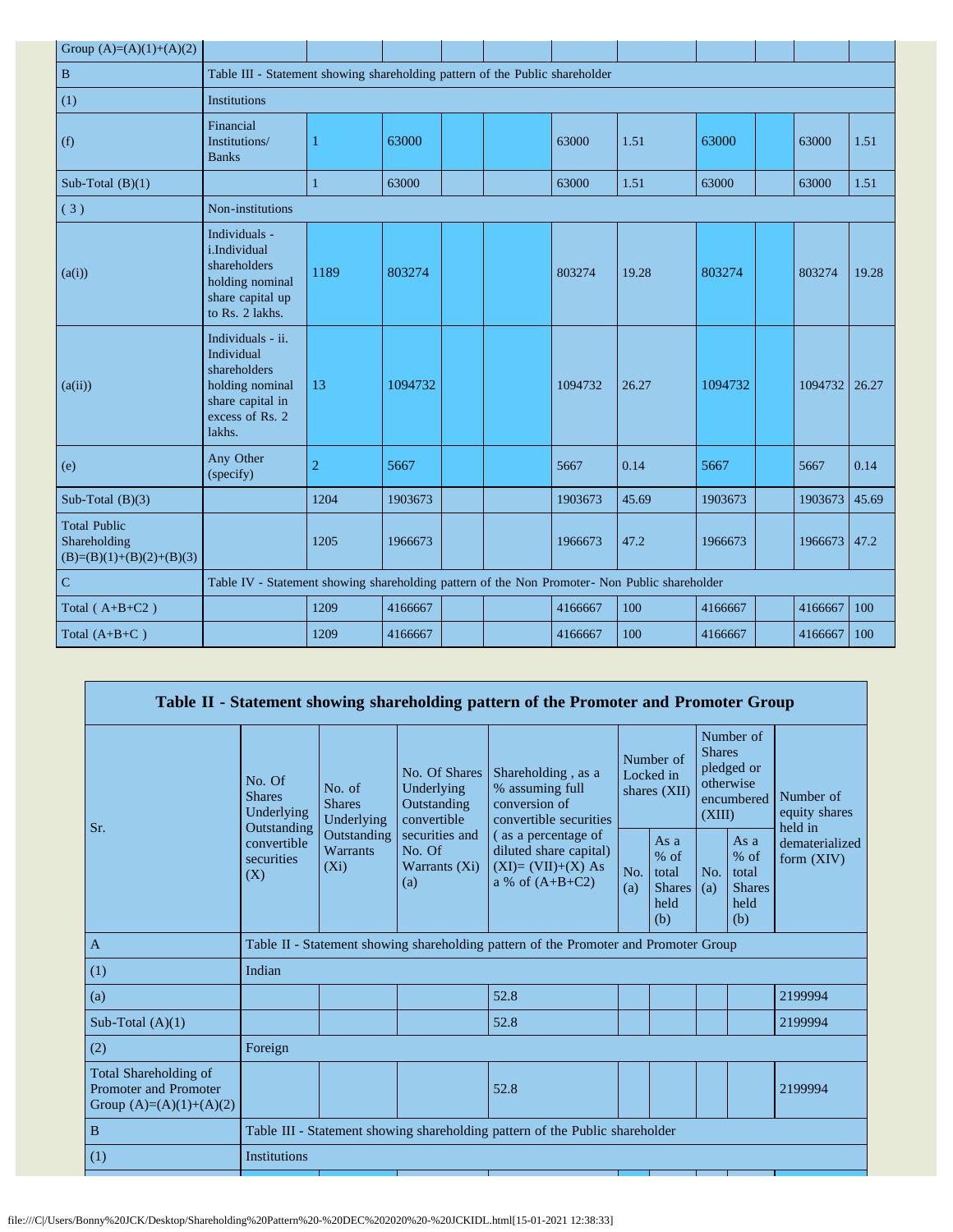| (f)                                                               |                  |  | 1.51                                                                                          |  |  | 63000    |
|-------------------------------------------------------------------|------------------|--|-----------------------------------------------------------------------------------------------|--|--|----------|
| Sub-Total $(B)(1)$                                                |                  |  | 1.51                                                                                          |  |  | 63000    |
| (3)                                                               | Non-institutions |  |                                                                                               |  |  |          |
| (a(i))                                                            |                  |  | 19.28                                                                                         |  |  | 128664   |
| (a(ii))                                                           |                  |  | 26.27                                                                                         |  |  | 347566   |
| (e)                                                               |                  |  | 0.14                                                                                          |  |  | $\Omega$ |
| Sub-Total $(B)(3)$                                                |                  |  | 45.69                                                                                         |  |  | 476230   |
| <b>Total Public</b><br>Shareholding<br>$(B)=(B)(1)+(B)(2)+(B)(3)$ |                  |  | 47.2                                                                                          |  |  | 539230   |
| C                                                                 |                  |  | Table IV - Statement showing shareholding pattern of the Non Promoter- Non Public shareholder |  |  |          |
| Total $(A+B+C2)$                                                  |                  |  | 100                                                                                           |  |  | 2739224  |
| Total $(A+B+C)$                                                   |                  |  | 100                                                                                           |  |  | 2739224  |

|                                                                                                                      |                                                               |                    | <b>Individuals/Hindu undivided Family</b> |                      |                       |
|----------------------------------------------------------------------------------------------------------------------|---------------------------------------------------------------|--------------------|-------------------------------------------|----------------------|-----------------------|
| Searial No.                                                                                                          | $\mathbf{1}$                                                  | $\overline{2}$     | 3                                         | $\overline{4}$       |                       |
| Name of the<br>Shareholders (I)                                                                                      | <b>SHRUTI KAPUR</b>                                           | <b>JYOTI KAPUR</b> | <b>DEVIKA KHANNA</b>                      | <b>KRISHAN KAPUR</b> | Click here to go back |
| PAN (II)                                                                                                             | ACMPK1679D                                                    | AGGPK8248N         | ACMPK1677P                                | AHWPK8187F           | Total                 |
| No. of fully paid<br>up equity shares<br>held (IV)                                                                   | 186000                                                        | 251667             | 599883                                    | 1162444              | 2199994               |
| No. Of Partly<br>paid-up equity<br>shares held (V)                                                                   |                                                               |                    |                                           |                      |                       |
| No. Of shares<br>underlying<br>Depository<br>Receipts (VI)                                                           |                                                               |                    |                                           |                      |                       |
| Total nos. shares<br>held $(VII) =$<br>$(IV)+(V)+(VI)$                                                               | 186000                                                        | 251667             | 599883                                    | 1162444              | 2199994               |
| Shareholding as a<br>% of total no. of<br>shares (calculated<br>as per SCRR,<br>1957) (VIII) As a<br>% of $(A+B+C2)$ | 4.46                                                          | 6.04               | 14.4                                      | 27.9                 | 52.8                  |
|                                                                                                                      | Number of Voting Rights held in each class of securities (IX) |                    |                                           |                      |                       |
| Class eg:X                                                                                                           | 186000                                                        | 251667             | 599883                                    | 1162444              | 2199994               |
| Class eg:y                                                                                                           |                                                               |                    |                                           |                      |                       |
| Total                                                                                                                | 186000                                                        | 251667             | 599883                                    | 1162444              | 2199994               |
| Total as a % of<br><b>Total Voting rights</b>                                                                        | 4.46                                                          | 6.04               | 14.4                                      | 27.9                 | 52.8                  |
| No. Of Shares<br>Underlying<br>Outstanding<br>convertible<br>securities $(X)$                                        |                                                               |                    |                                           |                      |                       |
| No. of Shares<br>Underlying<br>Outstanding<br>Warrants (Xi)                                                          |                                                               |                    |                                           |                      |                       |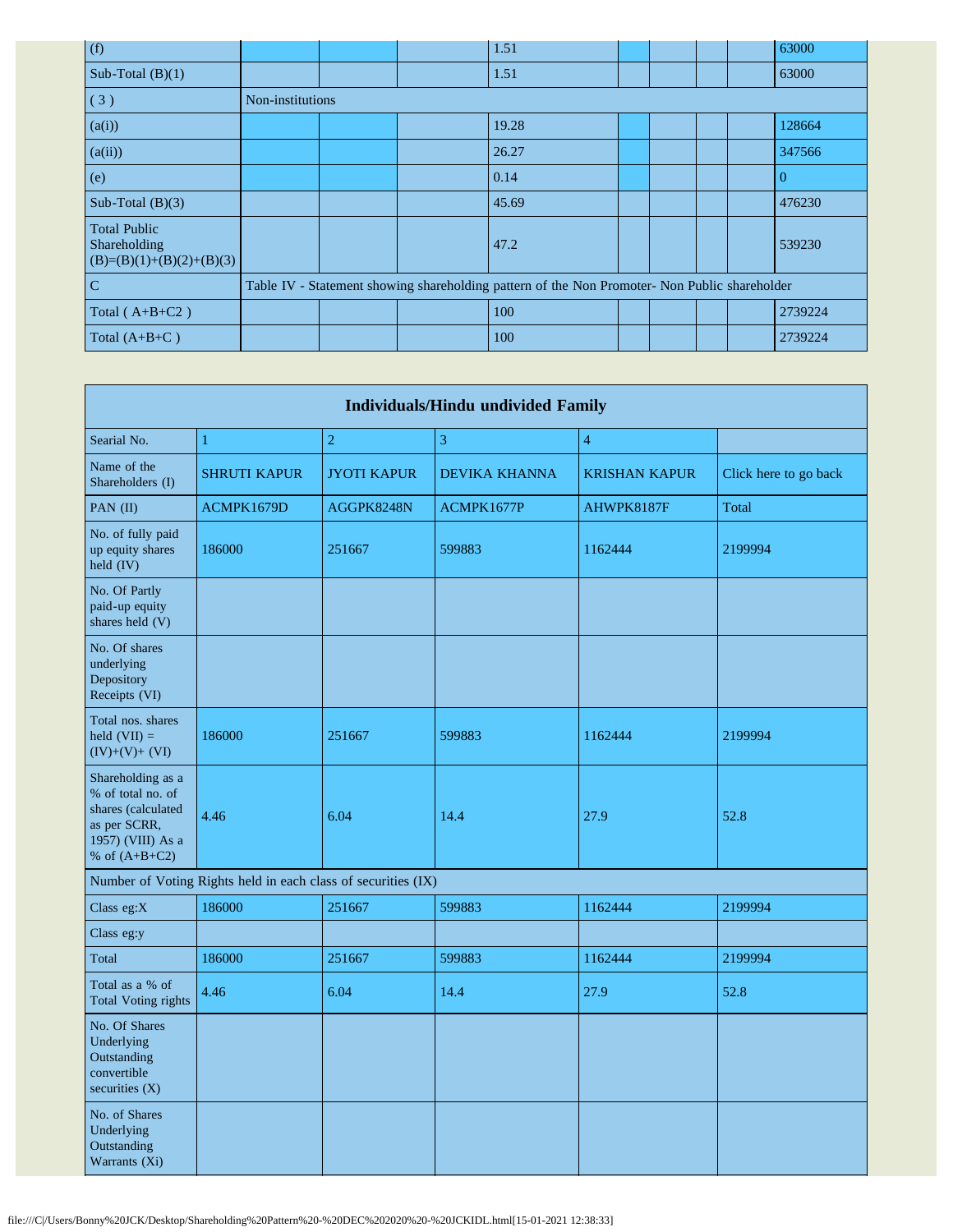| No. Of Shares<br>Underlying<br>Outstanding<br>convertible<br>securities and No.<br>Of Warrants (Xi)<br>(a)                                                                                 |                                                         |          |          |          |         |
|--------------------------------------------------------------------------------------------------------------------------------------------------------------------------------------------|---------------------------------------------------------|----------|----------|----------|---------|
| Shareholding, as a<br>% assuming full<br>conversion of<br>convertible<br>securities (as a<br>percentage of<br>diluted share<br>capital) $(XI)=$<br>$(VII)+(Xi)(a)$ As a<br>% of $(A+B+C2)$ | 4.46                                                    | 6.04     | 14.4     | 27.9     | 52.8    |
| Number of Locked in shares (XII)                                                                                                                                                           |                                                         |          |          |          |         |
| No. $(a)$                                                                                                                                                                                  |                                                         |          |          |          |         |
| As a % of total<br>Shares held (b)                                                                                                                                                         |                                                         |          |          |          |         |
|                                                                                                                                                                                            | Number of Shares pledged or otherwise encumbered (XIII) |          |          |          |         |
| No. $(a)$                                                                                                                                                                                  |                                                         |          |          |          |         |
| As a % of total<br>Shares held (b)                                                                                                                                                         |                                                         |          |          |          |         |
| Number of equity<br>shares held in<br>dematerialized<br>form (XIV)                                                                                                                         | 186000                                                  | 251667   | 599883   | 1162444  | 2199994 |
| Reason for not providing PAN                                                                                                                                                               |                                                         |          |          |          |         |
| Reason for not<br>providing PAN                                                                                                                                                            |                                                         |          |          |          |         |
| Shareholder type                                                                                                                                                                           | Promoter                                                | Promoter | Promoter | Promoter |         |

|                                                                                                   | <b>Financial Institutions/ Banks</b> |                       |  |  |  |  |  |  |  |  |
|---------------------------------------------------------------------------------------------------|--------------------------------------|-----------------------|--|--|--|--|--|--|--|--|
| Searial No.                                                                                       | 1                                    |                       |  |  |  |  |  |  |  |  |
| Name of the<br>Shareholders (I)                                                                   | <b>ICICI BANK LIMITED</b>            | Click here to go back |  |  |  |  |  |  |  |  |
| PAN $(II)$                                                                                        | AAACI1195H                           | Total                 |  |  |  |  |  |  |  |  |
| No. of fully paid<br>up equity shares<br>held $(IV)$                                              | 63000                                | 63000                 |  |  |  |  |  |  |  |  |
| No. Of Partly<br>paid-up equity<br>shares held (V)                                                |                                      |                       |  |  |  |  |  |  |  |  |
| No. Of shares<br>underlying<br>Depository<br>Receipts (VI)                                        |                                      |                       |  |  |  |  |  |  |  |  |
| Total nos. shares<br>held $(VII) =$<br>$(IV)+(V)+(VI)$                                            | 63000                                | 63000                 |  |  |  |  |  |  |  |  |
| Shareholding as a<br>% of total no. of<br>shares (calculated<br>as per SCRR,<br>1957) (VIII) As a | 1.51                                 | 1.51                  |  |  |  |  |  |  |  |  |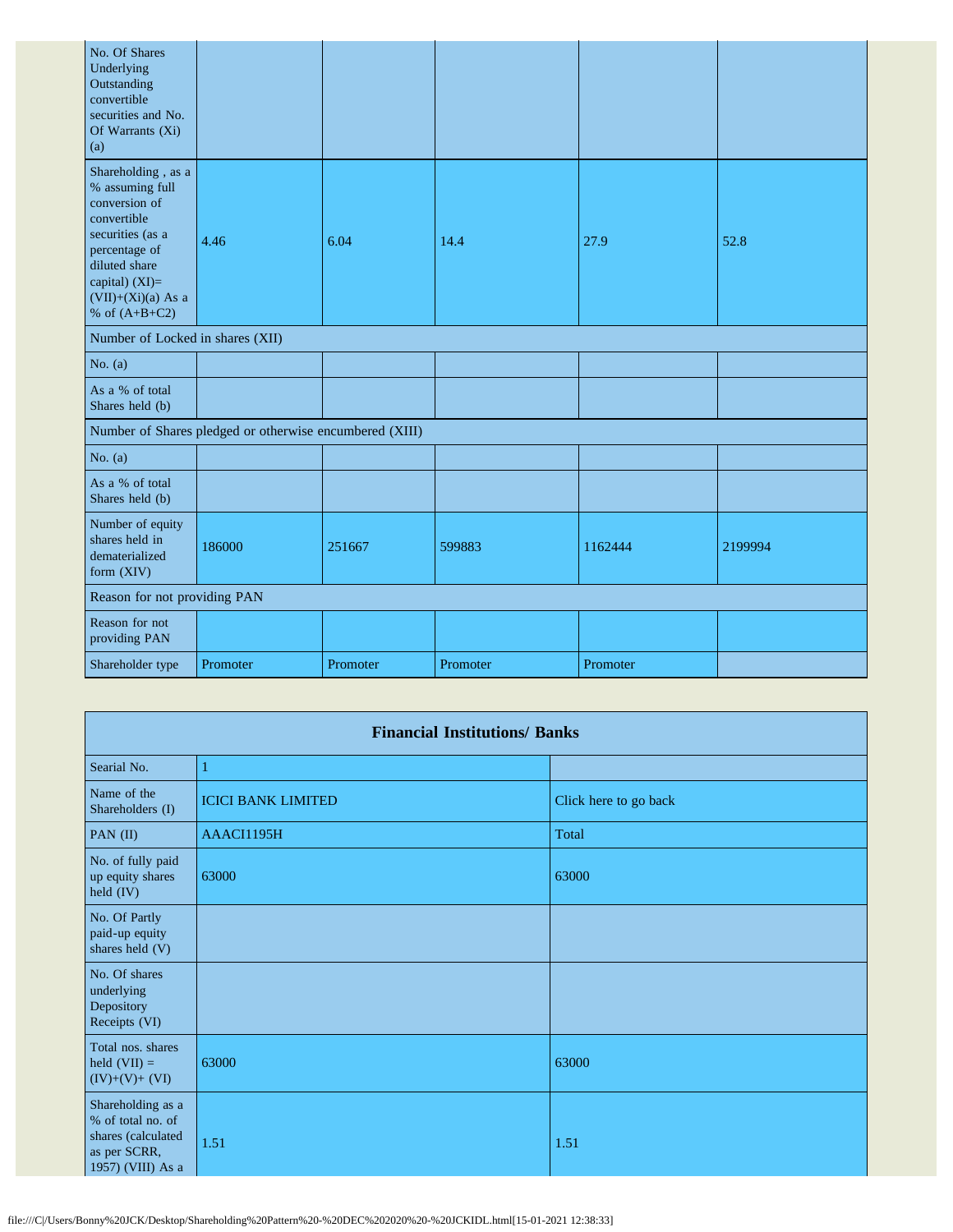| % of $(A+B+C2)$                                                                                                                                                                    |       |       |  |  |
|------------------------------------------------------------------------------------------------------------------------------------------------------------------------------------|-------|-------|--|--|
| Number of Voting Rights held in each class of securities (IX)                                                                                                                      |       |       |  |  |
| Class eg: X                                                                                                                                                                        | 63000 | 63000 |  |  |
| Class eg:y                                                                                                                                                                         |       |       |  |  |
| Total                                                                                                                                                                              | 63000 | 63000 |  |  |
| Total as a % of<br><b>Total Voting rights</b>                                                                                                                                      | 1.51  | 1.51  |  |  |
| No. Of Shares<br>Underlying<br>Outstanding<br>convertible<br>securities $(X)$                                                                                                      |       |       |  |  |
| No. of Shares<br>Underlying<br>Outstanding<br>Warrants (Xi)                                                                                                                        |       |       |  |  |
| No. Of Shares<br>Underlying<br>Outstanding<br>convertible<br>securities and No.<br>Of Warrants (Xi)<br>(a)                                                                         |       |       |  |  |
| Shareholding, as a<br>% assuming full<br>conversion of<br>convertible<br>securities (as a<br>percentage of<br>diluted share<br>capital) (XI)=<br>(VII)+(X) As a %<br>of $(A+B+C2)$ | 1.51  | 1.51  |  |  |
| Number of Locked in shares (XII)                                                                                                                                                   |       |       |  |  |
| No. $(a)$                                                                                                                                                                          |       |       |  |  |
| As a % of total<br>Shares held (b)                                                                                                                                                 |       |       |  |  |
| Number of equity<br>shares held in<br>dematerialized<br>form $(XIV)$                                                                                                               | 63000 | 63000 |  |  |
| Reason for not providing PAN                                                                                                                                                       |       |       |  |  |
| Reason for not<br>providing PAN                                                                                                                                                    |       |       |  |  |

| Individuals - ii. Individual shareholders holding nominal share capital in excess of Rs. 2 lakhs. |                                     |                                     |                              |                                             |                          |
|---------------------------------------------------------------------------------------------------|-------------------------------------|-------------------------------------|------------------------------|---------------------------------------------|--------------------------|
| Searial No.                                                                                       |                                     |                                     |                              |                                             |                          |
| Name of the<br>Shareholders (I)                                                                   | <b>SUDHIR KUMAR</b><br><b>GUPTA</b> | <b>SUSHIL KUMAR</b><br><b>GUPTA</b> | <b>INDU</b><br><b>BALUJA</b> | <b>DEVIDAS NARAINDAS</b><br><b>BUDHRANI</b> | Click here to go<br>back |
| PAN $(II)$                                                                                        | ZZZZZ9999Z                          | AADPG4378G                          | AAGPB1516L                   | ZZZZZ9999Z                                  | Total                    |
| No. of fully paid<br>up equity shares<br>held $(IV)$                                              | 398333                              | 182167                              | 166667                       | 100000                                      | 847167                   |
| No. Of Partly<br>paid-up equity<br>shares held (V)                                                |                                     |                                     |                              |                                             |                          |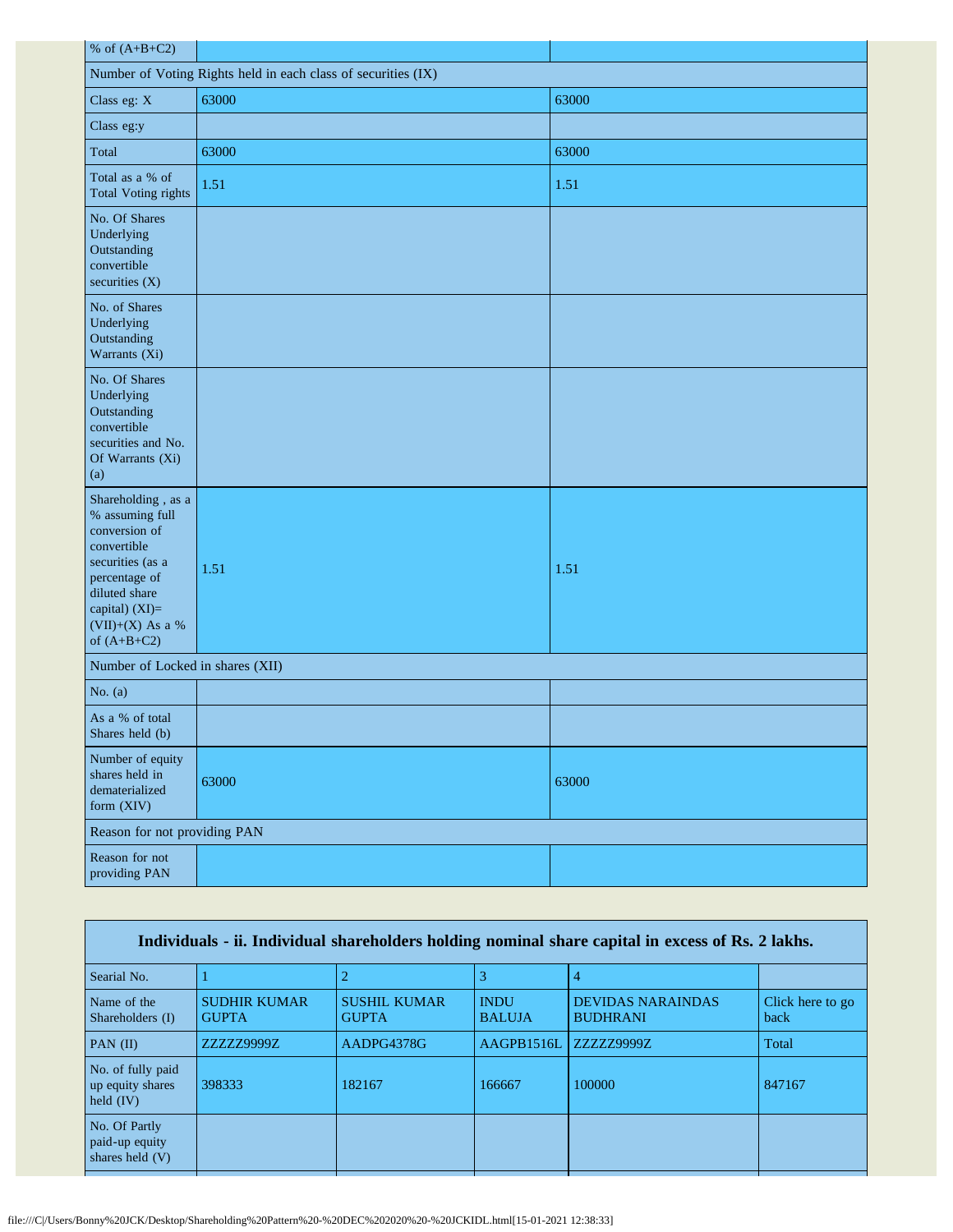| No. Of shares<br>underlying<br>Depository<br>Receipts (VI)                                                                                                                         |                                                               |                  |                |                        |        |
|------------------------------------------------------------------------------------------------------------------------------------------------------------------------------------|---------------------------------------------------------------|------------------|----------------|------------------------|--------|
| Total nos. shares<br>held $(VII) =$<br>$(IV)+(V)+(VI)$                                                                                                                             | 398333                                                        | 182167           | 166667         | 100000                 | 847167 |
| Shareholding as a<br>% of total no. of<br>shares (calculated<br>as per SCRR,<br>1957) (VIII) As a<br>% of $(A+B+C2)$                                                               | 9.56                                                          | 4.37             | $\overline{4}$ | 2.4                    | 20.33  |
|                                                                                                                                                                                    | Number of Voting Rights held in each class of securities (IX) |                  |                |                        |        |
| Class eg: X                                                                                                                                                                        | 398333                                                        | 182167           | 166667         | 100000                 | 847167 |
| Class eg:y                                                                                                                                                                         |                                                               |                  |                |                        |        |
| Total                                                                                                                                                                              | 398333                                                        | 182167           | 166667         | 100000                 | 847167 |
| Total as a % of<br><b>Total Voting rights</b>                                                                                                                                      | 9.56                                                          | 4.37             | 4              | 2.4                    | 20.33  |
| No. Of Shares<br>Underlying<br>Outstanding<br>convertible<br>securities $(X)$                                                                                                      |                                                               |                  |                |                        |        |
| No. of Shares<br>Underlying<br>Outstanding<br>Warrants (Xi)                                                                                                                        |                                                               |                  |                |                        |        |
| No. Of Shares<br>Underlying<br>Outstanding<br>convertible<br>securities and No.<br>Of Warrants (Xi)<br>(a)                                                                         |                                                               |                  |                |                        |        |
| Shareholding, as a<br>% assuming full<br>conversion of<br>convertible<br>securities (as a<br>percentage of<br>diluted share<br>capital) (XI)=<br>(VII)+(X) As a %<br>of $(A+B+C2)$ | 9.56                                                          | 4.37             | 4              | 2.4                    | 20.33  |
| Number of Locked in shares (XII)                                                                                                                                                   |                                                               |                  |                |                        |        |
| No. $(a)$                                                                                                                                                                          |                                                               |                  |                |                        |        |
| As a % of total<br>Shares held (b)                                                                                                                                                 |                                                               |                  |                |                        |        |
| Number of equity<br>shares held in<br>dematerialized<br>form (XIV)                                                                                                                 | $\overline{0}$                                                | $\boldsymbol{0}$ | 166667         | $\boldsymbol{0}$       | 166667 |
| Reason for not providing PAN                                                                                                                                                       |                                                               |                  |                |                        |        |
| Reason for not<br>providing PAN                                                                                                                                                    | Textual Information(1)                                        |                  |                | Textual Information(2) |        |

**Text Block**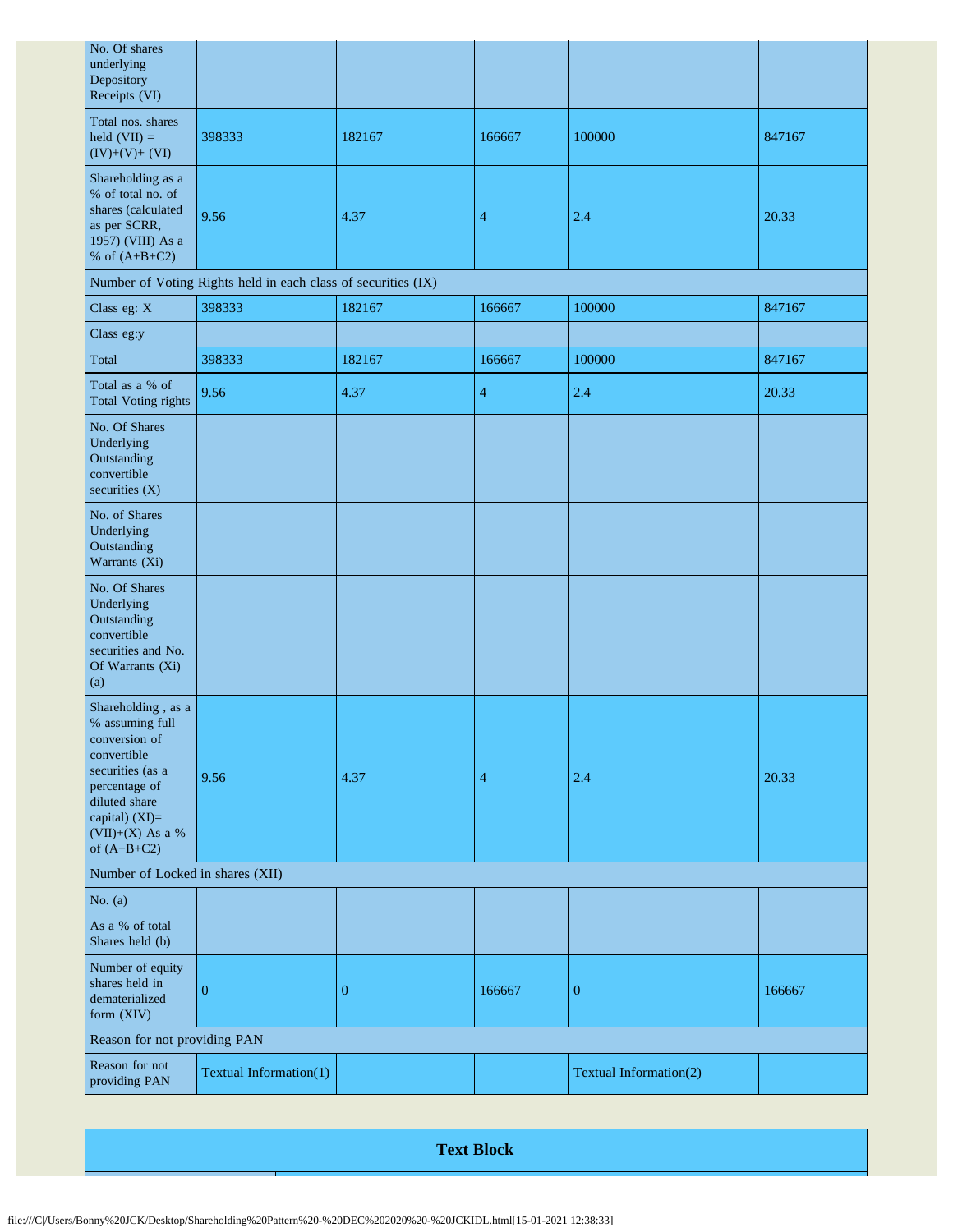| Textual Information(1)    | Data not available |
|---------------------------|--------------------|
| Textual Information $(2)$ | Data not available |

| Any Other (specify)                                                                                                  |                                                               |                       |  |
|----------------------------------------------------------------------------------------------------------------------|---------------------------------------------------------------|-----------------------|--|
| Searial No.                                                                                                          | $\mathbf{1}$                                                  |                       |  |
| Category                                                                                                             | <b>Bodies Corporate</b>                                       |                       |  |
| Category / More<br>than 1 percentage                                                                                 | Category                                                      |                       |  |
| Name of the<br>Shareholders (I)                                                                                      |                                                               | Click here to go back |  |
| PAN (II)                                                                                                             |                                                               | Total                 |  |
| No. of the<br>Shareholders (I)                                                                                       | $\overline{2}$                                                | $\overline{c}$        |  |
| No. of fully paid<br>up equity shares<br>held (IV)                                                                   | 5667                                                          | 5667                  |  |
| No. Of Partly<br>paid-up equity<br>shares held (V)                                                                   |                                                               |                       |  |
| No. Of shares<br>underlying<br>Depository<br>Receipts (VI)                                                           |                                                               |                       |  |
| Total nos. shares<br>held $(VII) =$<br>$(IV)+(V)+(VI)$                                                               | 5667                                                          | 5667                  |  |
| Shareholding as a<br>% of total no. of<br>shares (calculated<br>as per SCRR,<br>1957) (VIII) As a<br>% of $(A+B+C2)$ | 0.14                                                          | 0.14                  |  |
|                                                                                                                      | Number of Voting Rights held in each class of securities (IX) |                       |  |
| Class eg: X                                                                                                          | 5667                                                          | 5667                  |  |
| Class eg:y                                                                                                           |                                                               |                       |  |
| Total                                                                                                                | 5667                                                          | 5667                  |  |
| Total as a % of<br><b>Total Voting rights</b>                                                                        | 0.14                                                          | 0.14                  |  |
| No. Of Shares<br>Underlying<br>Outstanding<br>convertible<br>securities $(X)$                                        |                                                               |                       |  |
| No. of Shares<br>Underlying<br>Outstanding<br>Warrants (Xi)                                                          |                                                               |                       |  |
| No. Of Shares<br>Underlying<br>Outstanding<br>convertible<br>securities and No.<br>Of Warrants (Xi)<br>(a)           |                                                               |                       |  |